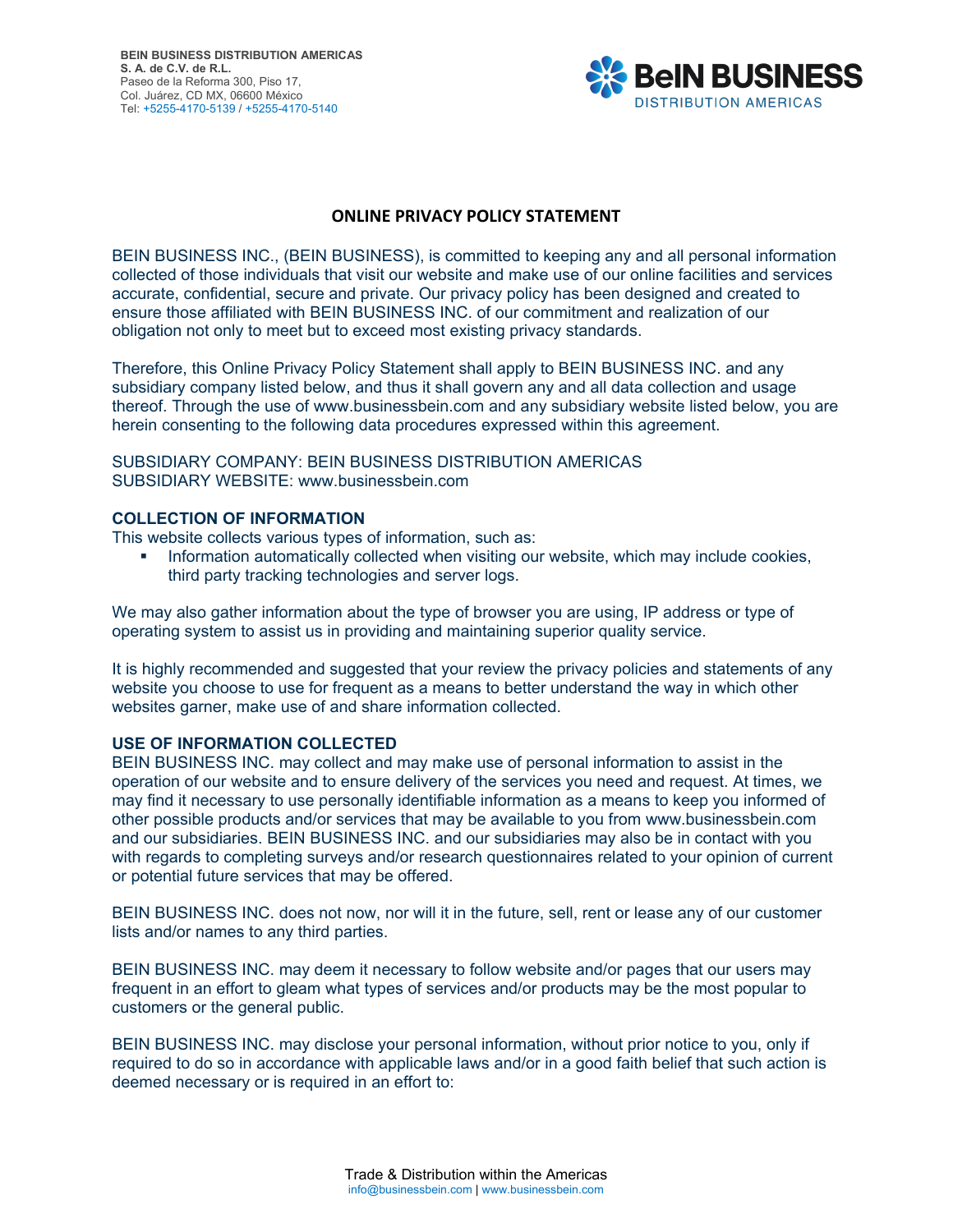

- Remain in conformance with any decrees, laws and/or statues or in an effort to comply with any process which may be served upon BEIN BUSINESS INC. and/or our website;
- Maintain, safeguard and/or preserve all the rights and/or property of BEIN BUSINESS INC.; and
- **Perform under demanding conditions in an effort to safeguard the personal safety of our** users of www.businessbein.com and/or the general public.

## **CHILDREN UNDER AGE OF 13**

BEIN BUSINESS INC. does not knowingly collect personal identifiable information from children under the age of thirteen (13) without verifiable parental consent. If it is determined that such information has been inadvertently collected on anyone under the age of thirteen (13), we shall immediately take the necessary steps to ensure that such information is deleted from our system's database. Anyone under the age of thirteen (13) must seek and obtain parent or guardian permission to use this website.

## **UNSUBSCRIBE OR OPT-OUT**

All users and/or visitors to our website have the option to discontinue receiving communication from us and/or reserve the right to discontinue receiving communications by way of email or newsletters. To discontinue or unsubscribe to our website please send an email that you wish to unsubscribe to info@businessbein.com. If you wish to unsubscribe or opt-out from any third-party websites, you must go that that specific website to unsubscribe and/or opt-out.

#### **LINKS TO OTHER WEBSITES**

Our website does contain links to affiliate and other websites. BEIN BUSINESS INC. does not claim nor accept responsibility for any privacy policies, practices and/or procedures of other such websites. Therefore, we encouraged all users and visitors to be aware when they leave our website and to read the privacy statements of each and every website that collects personally identifiable information. The aforementioned Privacy Policy Agreement applies only and solely to the information collected by our website.

#### **SECURITY**

BEIN BUSINESS INC. shall endeavor and shall take every precaution to maintain adequate physical, procedural and technical security with respect to our offices and information storage facilities so as to prevent any loss, misuse, unauthorized access, disclosure or modification of the user's personal information under our control.

## **CHANGES TO PRIVACY POLICY AGREEMENT**

BEIN BUSINESS INC. reserves the right to update and/or change the terms of our privacy policy, and as such we will post those changes to our website homage at www.businessbein.com, so that our users and/or visitors are always aware of the type of information we collect, how it will be used, and under what circumstances, if any, we may disclose such information. If at any point in time BEIN BUSINESS INC. decides to make sure of any personally identifiable information on file, in a manner vastly different from that which was stated when this information was initially collected, the user or users shall be promptly notified by email. Users at that time shall have the option as to whether or not to permit the use of their information in this separate manner.

# **ACCEPTANCE OF TERMS**